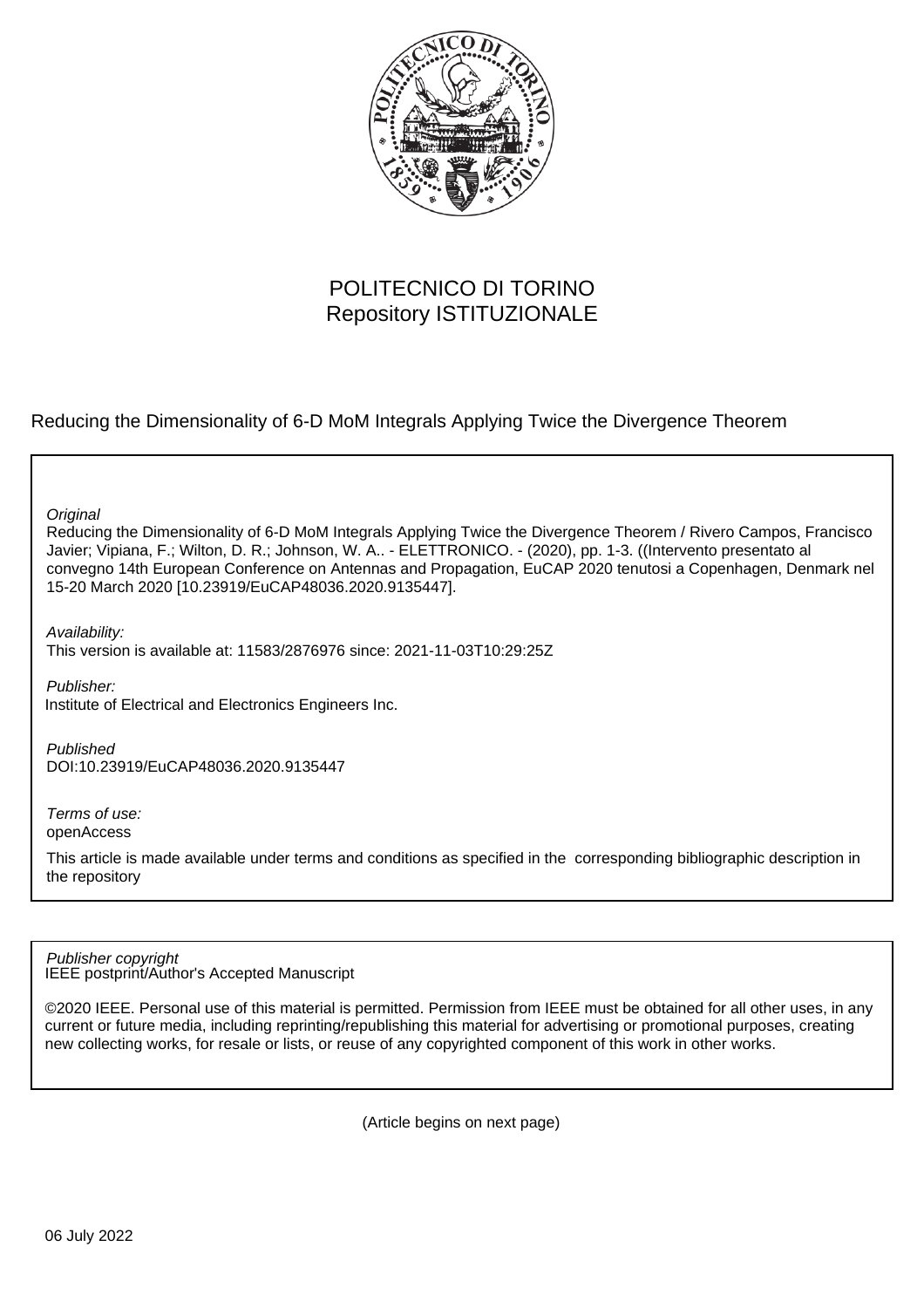# Reducing the Dimensionality of 6-D MoM Integrals Applying Twice the Divergence Theorem

J. Rivero<sup>∗</sup> , F. Vipiana<sup>∗</sup> , D. R. Wilton† , W. A. Johnson‡ .

<sup>∗</sup>Dept. of Electronics and Telecommunications, Politecnico di Torino, 10129, Torino, Italy,

{javier.rivero, francesca.vipiana}@polito.it

†Dept. of Electrical and Computer Engineering, University of Houston, Houston, TX 77204-4005 USA, wilton@uh.edu ‡Consultant, Albuquerque, NM 87123, USA, w.johnson24@comcast.net

*Abstract*—In this paper we propose a scheme for evaluating the 6-D interaction integrals appearing in volume integral equation solved with the Method of Moments and tetrahedral elements. We treat as a whole the double volume integral, applying the divergence theorem first on the source domain and then on the test domain. With the proper variable transformation and reordering, the 6-D integrals are expressed as two radial integrals plus four linear integrals over the source and observation domain planes.

*Index Terms*—integral equations, moment methods, numerical analysis, singular integrals.

### I. INTRODUCTION

Volume integral equation (VIE) techniques are essential in helping us to obtain accurate solutions of electromagnetic (EM) problems using the method of moments (MoM). VIE are particularly useful in cases involving inhomogeneous materials. However, the difficult-to-compute the singular potential integrals present in MoM system matrices has hampered the rigorous solution of radiation and scattering problems needed to develop numerical codes able to adequately model and predict the EM behavior of analyzed problems. Recently Bleszynski et al. presented a method allowing an analytical conversion of expressions for matrix elements of the tensor and vector Green functions from 6-D volumetric to 4-D surface integrals with nonsingular integrands [1].

In this paper we extend the applicability of the method developed for 4-D reaction integrals in [2], [3] to the evaluation of double volumetric integrals on source and test domains of the 6-D reaction integrals. The proposed method for 4- D reaction integrals consists in the double application of the divergence theorem, reducing the 4-D integrals to two radial integrals plus two contour integrals over the source and observation domain boundaries. Analogously, for the volumetric case the theorem is applied twice reducing the double volume integrals to two radial integrals plus two surface integrals over the source and observation domain boundaries. The divergence theorem is applied directly in the physical domains for both the source and observation point integrals. In this sense, the scheme is quite general, i.e., is not limited to well-shaped elements nor to ad-hoc treatments of self-, edge-, or vertex-adjacent geometries. Unlike the surface case, in the

volumetric case, points in the source or test element plane do not need to be imaged in the plane of the other element.

Additionally, we introduce a parameterization that will allow us to reduce the two 4-D remaining integral to four 1-D integrals that can be evaluated analytically.

#### II. FORMULATION

The aim of this paper is to perform an accurate and efficient evaluation of 6-D integrals of the form

$$
I_{V,V'} = \int_{V} \int_{V'} F(\mathbf{r}, \mathbf{r}') dV' dV,
$$
 (1)

where  $F(\mathbf{r}, \mathbf{r}')$  typically takes the form

$$
F(\mathbf{r}, \mathbf{r}') = t(\mathbf{r})g(\mathbf{r}, \mathbf{r}')b(\mathbf{r}'),\tag{2}
$$

being  $t(\mathbf{r})$  either a scalar or a vector component of a test basis function, and  $b(r')$  a similarly defined (source) basis function,  $g(\mathbf{r}, \mathbf{r}')$  is either a scalar, or a vector or dyadic Green's function, and  $V$  and  $V'$  are the volumetric domains of tetrahedral test and source basis functions, respectively.



Fig. 1. The orientation of a pair of tetrahedral elements in space and some geometry definitions.

Applying the twice the divergence theorem as described in [4], [5], the integral (1) can be written as

$$
\oint_{S'} \oint_{S} \frac{(\hat{\mathbf{n}} \cdot \hat{\mathbf{R}})(\hat{\mathbf{n'}} \cdot \hat{\mathbf{R'}})}{R_{SS'}^{2}} \int_{0}^{R_{SS'}} \int_{0}^{R} F(\mathbf{r}, \mathbf{r'}) R'^{2} dR' dR dS dS', \quad (3)
$$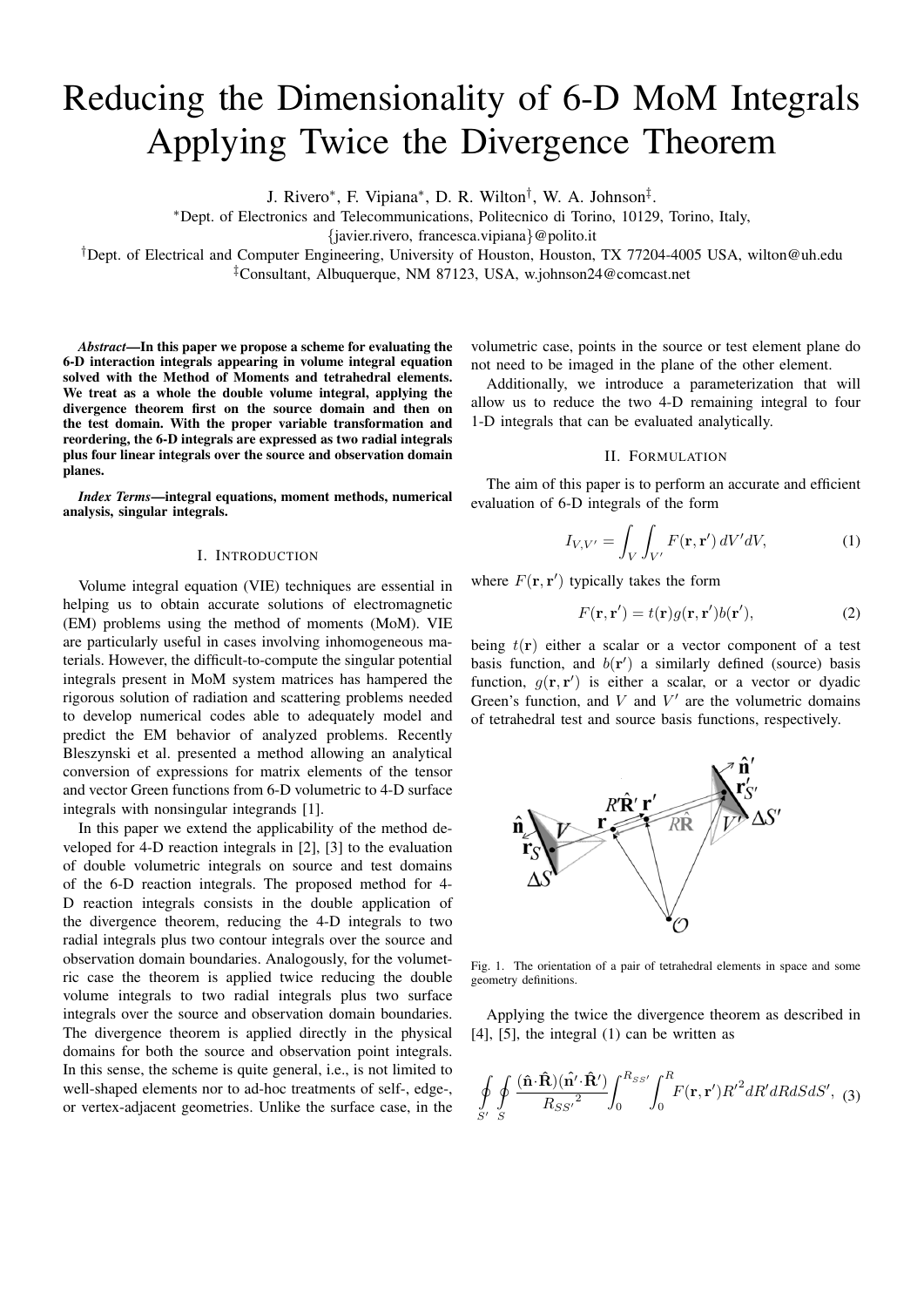where  $\mathbf{r}'_{S'}$  is a point on the boundary  $S'$  of  $V'$ , and  $\hat{\mathbf{n}}'$ is the external normal to the boundary surface of the tetrahedral volume, and  $\mathbf{r}' = \mathbf{r} + R'\hat{\mathbf{R}}'$ ,  $\hat{\mathbf{R}}' = (\mathbf{r}' - \mathbf{r})/R'$ ,  $0 \leq R' \leq R \equiv |\mathbf{r} - \mathbf{r}'_{S'}|, R' = |\mathbf{r}' - \mathbf{r}|$ . S is the boundary of V,  $\hat{\mathbf{n}}$  is the outward pointing normal to S,  $\mathbf{r} = \mathbf{r}'_{S'} + R\hat{\mathbf{R}}$ ,  $\hat{\mathbf{R}} = -\hat{\mathbf{R}}' = (\mathbf{r}_S - \mathbf{r}_{S'})/R_{SS'}, 0 \leq R \leq R_{SS'}, R_{SS'} =$  $|\mathbf{r}_S - \mathbf{r}'_{S'}|$ , and  $\mathbf{r}_S$  is a point on S. All these definitions can be easily seen in Fig. 1. The interchange of integration order is permitted by the independence of the observation and source coordinate variables and their associated domains. The resulting representation has features in common with those of [6], with two inner radial integrals and two outer integrals over source and test element surfaces. The radial integrals can be performed in closed form for both the dynamic and static forms of the free space Greens function  $G([|\mathbf{r}-\mathbf{r}'|^{-1})$  and  $\nabla G\left(|\mathbf{r}-\mathbf{r}'|^{-1}\right)$ , with or without polynomial vector bases.



Fig. 2. Geometry definitions for integrating over a line segment pair.

To analyze the two outer surface integrals, we apply variable transformations for both surfaces. If we consider

$$
\mathcal{F}(\mathbf{r}, \mathbf{r}') = \frac{(\hat{\mathbf{n}} \cdot \hat{\mathbf{R}})(\hat{\mathbf{n}'} \cdot \hat{\mathbf{R}'})}{R_{SS'}^{2}} \int_{0}^{R_{SS'}} \int_{0}^{R} F(\mathbf{r}, \mathbf{r}') R'^{2} dR' dR, \tag{4}
$$

the contribution to the boundary integral (3) of a single face pair,  $\Delta S$  and  $\Delta S'$ , can be written as

$$
\int_{\Delta S'\Delta S} \int \mathcal{F}(\mathbf{r}, \mathbf{r}') dS \, dS' = \int_{z} \int_{\rho} \int_{z'} \int_{\rho'} \mathcal{F}(z, \rho, z', \rho') d\rho' dz' d\rho dz,
$$
\n(5)

where the surfaces  $\Delta S$  and  $\Delta S'$  are parameterized using the intersection line of these two surfaces,  $\hat{z}$  is directed along the line of intersection, and the vectors  $\hat{\rho}$  and  $\hat{\rho}'$  are orthogonal to the intersection line and the normals to the planes that contain the surfaces  $S$  and  $S'$  respectively, as seen in Fig. 2. Due to the independence of the observation and source coordinate

variables and their associated domains, we can reorder the integral (5) as

$$
\int_{\Delta S'\Delta S} \int \mathcal{F}(\mathbf{r}, \mathbf{r}') dS dS' = \int_{z} \int_{z'} \int_{\rho'} \int \mathcal{F}(z, \rho, z', \rho') d\rho' d\rho dz' dz.
$$
\n(6)

To further smooth the integral we apply a double variable transformation for  $\rho$  and  $\rho'$  as

$$
u = \sqrt{1 - \cos \beta} \cdot \frac{\rho + \rho'}{\sqrt{2}}, \quad v = \sqrt{1 + \cos \beta} \cdot \frac{\rho - \rho'}{\sqrt{2}}, \quad (7)
$$

where  $\beta$  is the angle between the two planes containing the observation and source surface integration domains. In order to help us implement some further transformations to further smooth integrands of (6), we consider now that the inner function of the radial integral (4) is constant (i.e., the static kernel,  $F(\mathbf{r}, \mathbf{r}') = 1/R$ ). Using these variable transformations and considering the static kernel we can write the two integrals in  $\rho$  and  $\rho'$  as

$$
\int_{\rho} \int_{\rho'} \mathcal{F}(z, \rho, z', \rho') d\rho' d\rho =
$$
\n
$$
\int_{\rho} \int_{\rho'} \frac{(\hat{\mathbf{n}} \cdot \hat{\mathbf{R}})(\hat{\mathbf{n'}} \cdot \hat{\mathbf{R'}})}{R_{SS'}^{2}} \int_{0}^{R_{SS'}} \int_{0}^{R} R' dR' dR, d\rho' d\rho =
$$
\n
$$
\left(\frac{1 + \cos \beta}{2}\right) \left(\int_{v} \int_{u} \frac{u^{2}}{R} du dv - \int_{v} \int_{u} \frac{v^{2}}{R} du dv\right) dz' dz,
$$
\n(8)

that can be integrated analytically. The distance  $R$  simplifies to

$$
R = \sqrt{u^2 + v^2 + \Delta z^2} \tag{9}
$$

where  $\Delta z = z - z'$ . The above analysis allows us to identify transformations that accelerate the numerical integration of the paired surface integrals.

#### III. PRELIMINARY NUMERICAL RESULTS

In order to analyze the accuracy of the proposed scheme for evaluating the 6-D reaction integral we examine the static potential in the Method of Moments discretization of the Electric Field Integral Equation (EFIE) analyzing the convergence behavior of the integral (6). We consider two tetrahedra with a common vertex, as shown in Fig. 3 (inset). Only the two outer integrals, over  $z$  and  $z'$ , are calculated numerically. The other integrals are evaluated analytically. A Gauss-Legendre (GL) quadrature scheme is compared to a reference result obtained using the GL scheme with the highest number of points we have available for this schema (150 points).

In Fig. 3, the convergence of the integral over  $z$  and  $z'$  is investigated. Fig. 3 shows the number of correct significant digits obtained increasing the number of sample points for these linear integrals. As can be seen, the method can reach machine precision accuracy increasing the number of points.